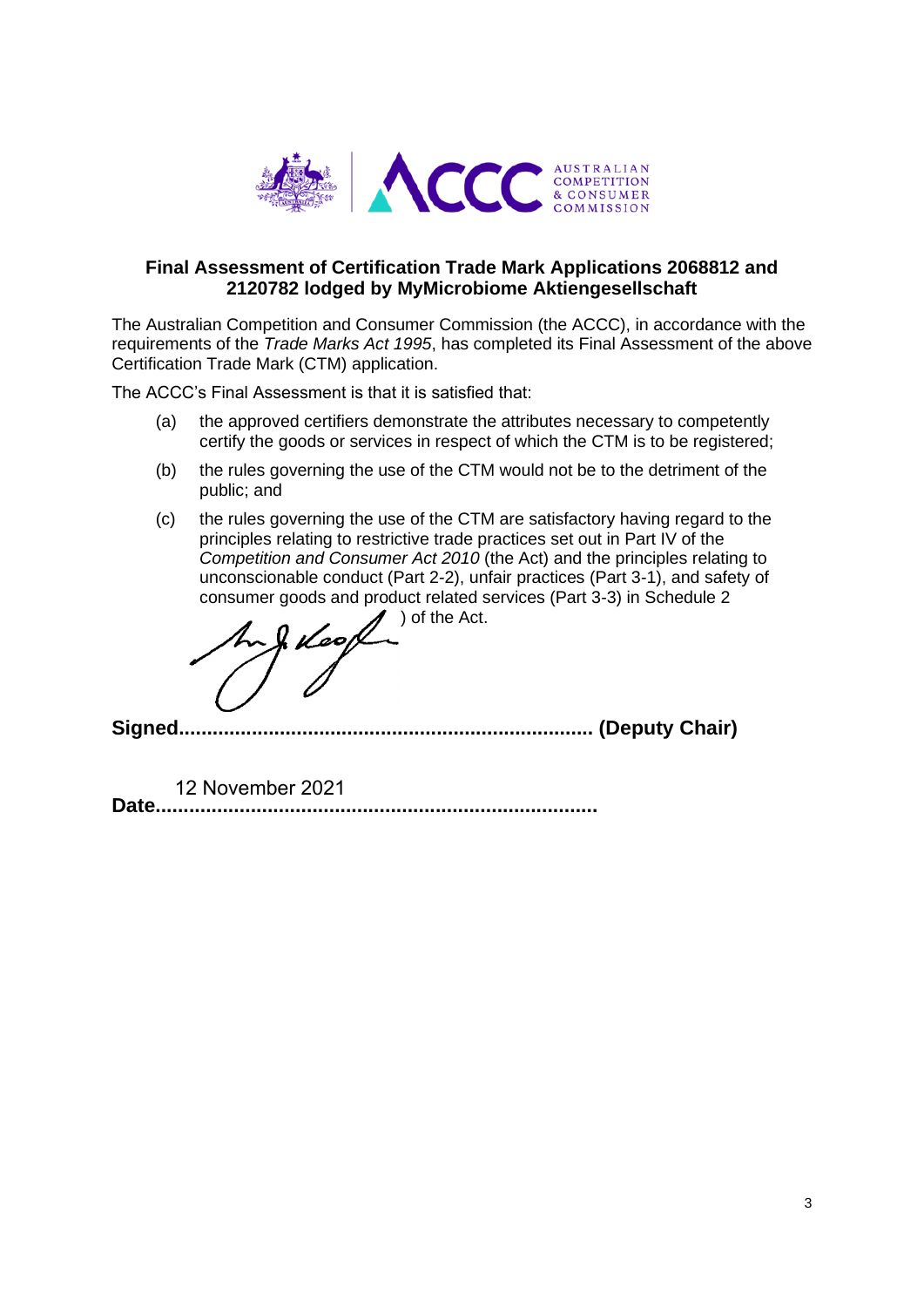# **Regulations of Use of the Certification Mark**

# **1. Applicant / Owner of the Mark**

MyMicrobiome Aktiengesellschaft Alte Churerstrasse 45 FL-9496 Balzers Liechtenstein (hereinafter referred to as "MyMicrobiome")

## **2. Declaration**

MyMicrobiome hereby declares that it does not carry on a business involving the supply of goods of the kind certified.

## **3. Representation of the Certification Mark (hereinafter referred to as "the Certification Mark")**



# **4. The Goods Covered by the Certification Mark**

## Class 3:

Soaps, shower soaps, in particular deodorizing soaps; hand cleanser and hand washing agents; cosmetics; perfumery, in particular fragrances; cosmetics, in particular creams, exfoliants, balms, serum, oils, in particular eye creams, eye gels, eye fluids, eye serum, eye roll-on, fascial cream, fascial masks, fascial emulsions, fascial fluids, fascial oil, fascial care preparations, fascial washes, body creams, body oil, body lotion, lotions for the body, fascial serum, body serum, hand creams, hand lotion, foot cream, foot care products, lip care preparations, lip balm, balms for lips, deodorants, antiperspirants, washing preparations, in particular shower gel, washing lotion, shower oil, cleansing milk, cleansing oil, cleansing foam, cleansing tissues, washing powder, washing lotion, fascial wipes, make-up removing preparations, cleansing fluid, fascial cleansing gel, sunscreen creams and lotions and sun-tanning creams and lotions, in particular sunscreen, sun oil, sun creams, sun lotions; hair care and hair washing preparations, in particular hair shampoos, hair masks, conditioners, scalp care preparations, shampoos, expedite hair masks, hair oil, dry shampoos; mouth care preparations, not for medical purposes, in particular oral hygiene preparations, mouth sprays, dentifrices in the form of chewing gum, mouthwash, mouth rinse; dentifrices, in particular tooth whitener, toothpaste, tooth cream.

#### Class 5:

Sanitary preparations for medical purposes, in particular anti-microbial mouth washing preparations, skin disinfectants and antiseptics, skin and hair care preparations for medical purposes; medicated and sanitizing soaps and detergents; disinfectants; dietetic foods and dietetic substances adapted for medical and veterinary purposes; infant formula; dietary supplements and dietetic preparations for humans and animals; dental preparations and articles and medicated dentifrices; deodorizers and air purifying preparations; pharmaceuticals and natural remedies; medical dressings and plasters.

#### Class 29:

Meat and meat products, in particular meat spreads and sausages and meats; fish, seafood and mollusks, not living; poultry and game, not living; meat extracts; tofu; processed, preserved, frozen, dried, cooked and fermented fruit and vegetables, in particular Sauerkraut, tempeh, kimchi and miso; jellies, jams, compotes, fruit and vegetable spreads; eggs; milk and milk products, in particular cheese, yoghurt, kephir [milk beverage], quark and their substitutes, in

Certified copy Pursuant to section  $175(2)(b)$ <br>of the Trade M. of the Trade Marks Act 1995 12 November 2021  $D<sub>n</sub>$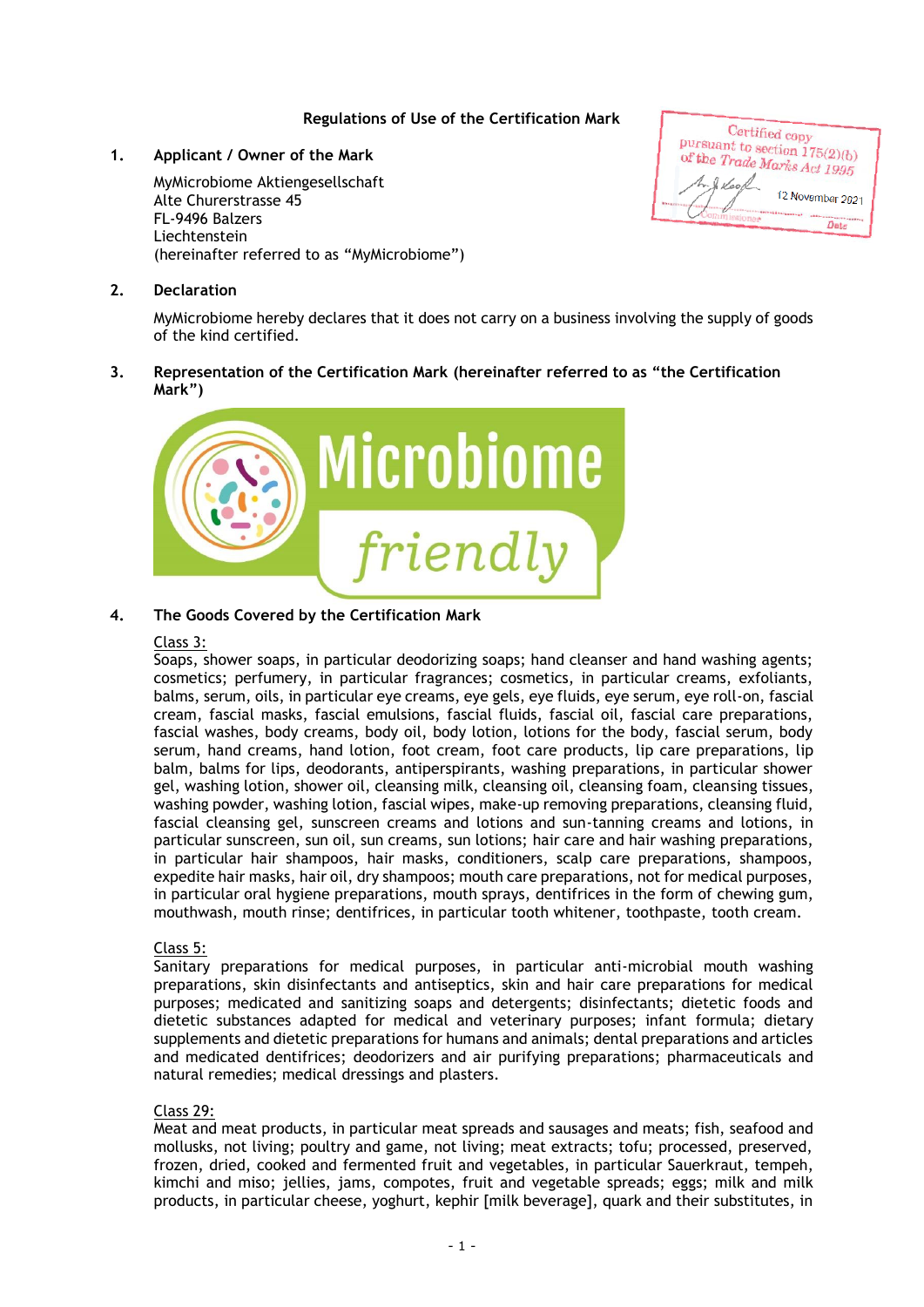particular soya milk, rice milk, almond milk and coconut milk; milk ferments for culinary purposes; edible oils and fats.

## **5. Ownership of the Certification Mark**

The Certification Mark is the property of MyMicrobiome and cannot be used by any person except under and by virtue of a Certificate issued under these Regulations.

# **6. Administration of the Certification Mark**

- 6.1 The power of administrating, issuing, renewing, withdrawing and cancelling a Certificate is vested in MyMycrobiome.
- 6.2 MyMicrobiome's contact details are:

Attention: Dr. Kristin Neumann Address: Alte Churerstrasse 45 Telephone: +423 384 18 85 Email: info@microbiome-friendly.com Website: www.mymicrobiome.info

## 6.3 Application for a Certificate

Any entity seeking to use the Certification Mark (hereinafter referred to as an "Applicant") shall make a request to MyMicrobiome in writing in the manner described at paragraph 10.

6.4 Amendment to the Regulations

MyMicrobiome may amend and review these Regulations from time to time to determine its efficiency and effectiveness in guiding the correct usage of the Certification and the efficiency and effectiveness with which the Regulations are administered.

## **7 The Characteristics of the Goods to be Certified by the Certification Mark**

The Certification Mark certifies that the goods upon which the Certification Mark is used are microbiome friendly, in particular do not have a negative impact on the microbiome of the relevant body area, are not endogenously contaminated, do not have a negative impact on the vitality and biodiversity of the microbiome.

#### **8 The Conditions Governing the Use of the Certification Mark, including Sanctions**

- 8.1 The Certification Mark may only be used for goods:
	- (a) which have been certified as microbiome friendly due to the laboratory tests described at paragraph 10; and
	- (b) for which MyMicrobiome has granted the right to use the Certification Mark in writing.
- 8.2 Any entity seeking to use the Certification Mark acknowledges and agrees that:
	- (a) they are solely responsible (at their own expense) to ensure that the goods on which the Certification Mark is used complies with the above conditions and these Regulations; and
	- (b) they will not use the Certification Mark for any goods which do not comply with the above conditions and these Regulations.
- 8.3 Violations against these Regulations and unauthorised use of the Certification Mark will be sanctioned with the withdrawal of the right to use the Certification Mark and damage claims.

#### **9 The Persons Authorised to Use the Certification Mark**

The Certification Mark may only be used by such entities (hereinafter referred to as an "Authorised User") for the goods manufactured by them (including contract manufacturing):

- (a) which have been certified by MyMicrobiome's laboratory tests in accordance with paragraph 10; and
- (b) for which MyMicrobiome has granted the right to use the Certification Mark in writing.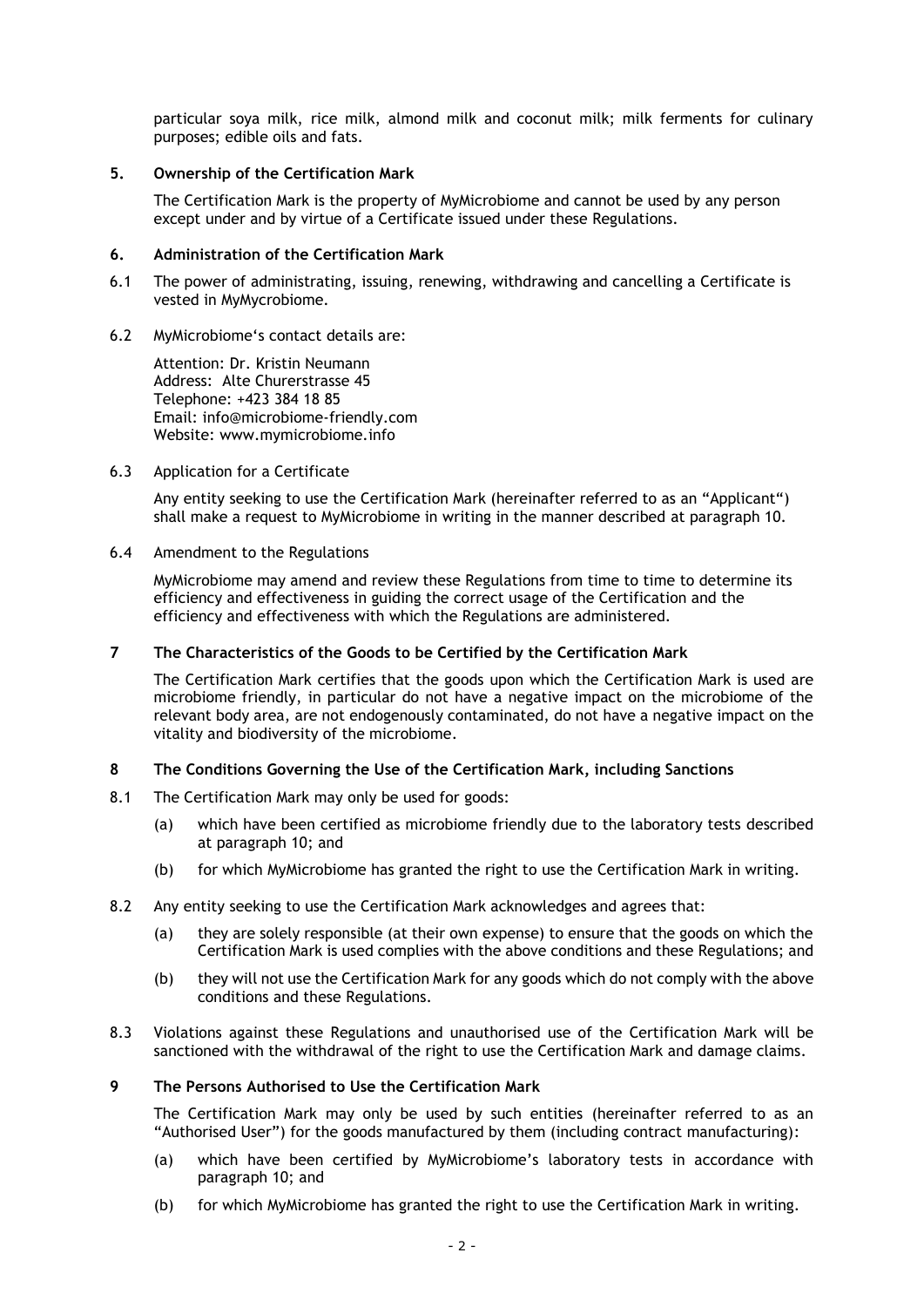#### **10 Method of Testing, Reviewing of the Requirements for the Use of the Certification Mark and the Supervision of the Use of the Certification Mark**

- 10.1 The laboratory tests with respect to the microbiome friendliness will be conducted by authorised laboratories in the name of, and for, MyMicrobiome under the supervision and control of MyMicrobiome and the respective Certificate will be issued by MyMicrobiome as follows:
	- (a) MyMicrobiome has established laboratory test standards (hereinafter referred to as "MyMicrobiome Standards") in order to evaluate various goods, including but not limited to consumer end products as well as additives and ingredients thereto, that come into contact with the human body either outside or inside, in particular with respect to the human skin, scalp, mucous membrane, vaginal tract and/or digestive tract, in terms of their influence on the key microorganisms of the microbiome located at or in that specific body area, body part and/or inner organ (e.g. digestive tract).

An intact microbiome has fundamental influence on the human health. Goods which are to be friendly to the respective body area, body part and/or inner organ (e.g. digestive tract) must be microbiome-friendly in order not to unbalance the respective body area / body part / inner organ of the user of said goods.

The laboratory tests according to the MyMicrobiome Standards evaluate the influence of goods on the microbial key players of a specific human body area / body part / inner organ, respectively. Although the human microbiome is individual from person to person, each human body area / human inner organ, however, harbors a characteristic composition of bacteria, viruses and fungi. The laboratory tests examine the goods' influence on the key microorganisms typical for each specific human body area / body part / inner organ (e.g. digestive tract) applying specific standardized laboratory test procedures, i.e. the MyMicrobiome Standards.

- (b) The laboratory tests will be performed only by authorised laboratories, that specialize in microbiological tests and that are specially selected and contracted by MyMicrobiome to perform the laboratory tests in the name of and for MyMicrobiome in accordance with the MyMicrobiome Standards. The laboratory tests will be performed by authorised laboratories under direct supervision of a qualified microbiologist, a qualified biologist and/or a medical doctor specializing in microbiology in strict accordance with the MyMicrobiome Standards. Compliance with the MyMicrobiome Standards in performing the laboratory tests by the authorised laboratories will be monitored and reviewed by the test director at MyMicrobiome being a qualified microbiologist, a qualified biologist and/or a medical doctor specializing in microbiology.
- (c) The test results obtained by the authorised laboratory in the performance of the laboratory tests in accordance with the MyMicrobiome Standards will be evaluated by MyMicrobiome under the supervision of MyMicrobiome's test director ("Test Director"), being a qualified microbiologist, a qualified biologist and/or a medical doctor specializing in microbiology. Based on the evaluated test results, the grading will be made by MyMicrobiome under the supervision of MyMicrobiome's Test Director in accordance with the MyMicrobiome Standards. The grading will be made on several aspects of the evaluated test results separately with grades from 1 to 3, with grade 1 being the best possible result. Based on the gradings awarded on the individual aspects, an overall grade will be made by MyMicrobiome under supervision of MyMicrobiome's Test Director. The tested goods have passed the laboratory tests with an overall grade up to grade 2,0 (hereinafter referred to as "Successfully Tested") and will be granted with a certificate (hereinafter referred to as "Certificate") by MyMicrobiome confirming that the tested good is microbiome-friendly (hereinafter referred to as "Certified").
- (d) Use of the Certification Mark is only permitted for respectively Successfully Tested and Certified goods as set forth above and only under the terms and conditions of this Regulations and under the terms and conditions of the Testing and Seal of Quality License Agreement between the Applicant and the manufacturer.
- (e) MyMicrobiome may amend and review the MyMicrobiome Standards from time to time to determine its up-to-datedness and compliance with the newest scientific state of the art with respect to the human microbiome.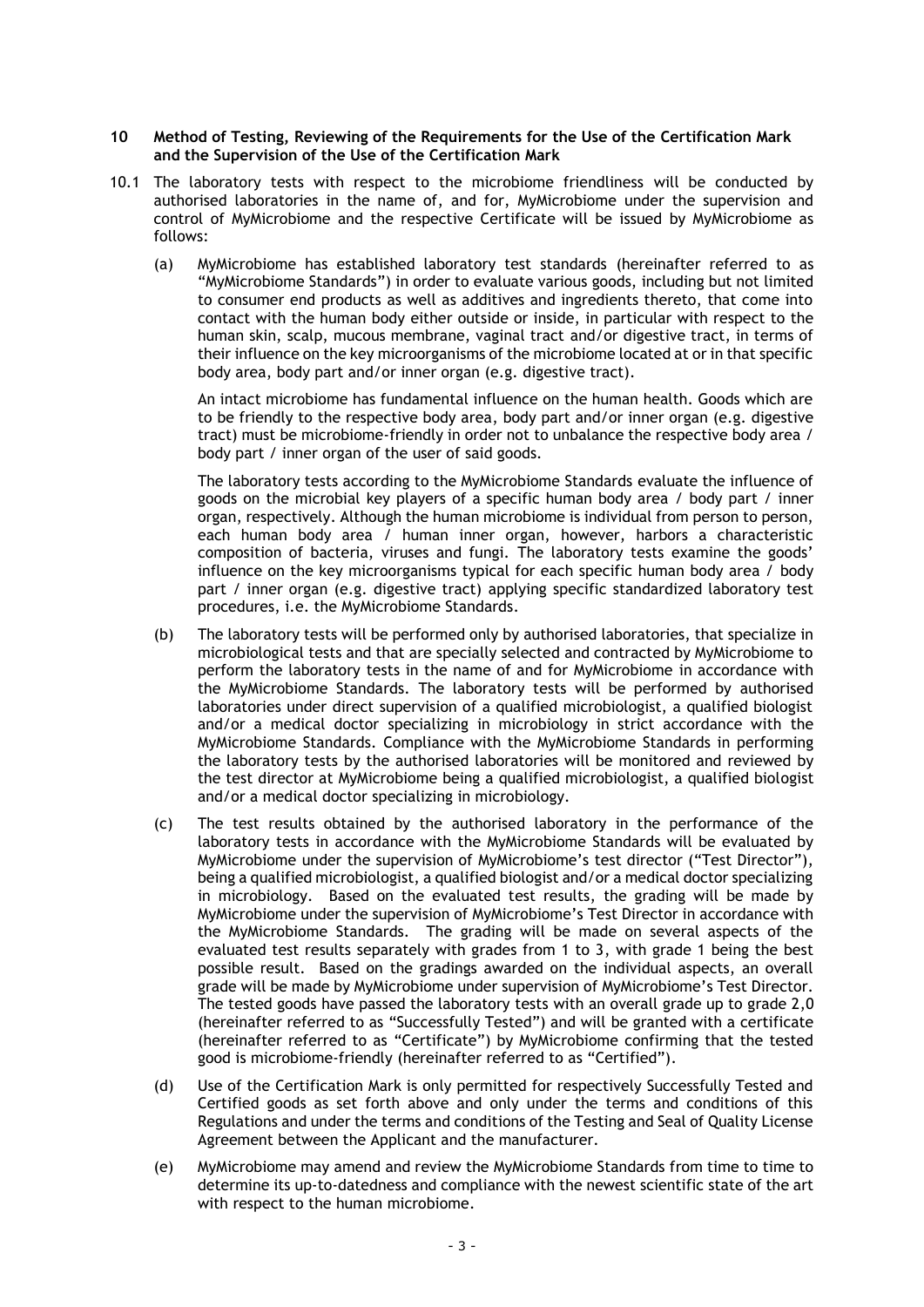- 10.2 Use of the Certification Mark is only permitted for respectively Successfully Tested and Certified goods subject to the following: Any Applicant wishing to obtain a certificate to use the Certification Mark should contact MyMicrobiome in writing, via e-mail or phone to MyMicrobiome's contact details set forth above in paragraph 6.2:
	- (a) informing MyMicrobiome of its intention to obtain a certificate to use the Certification Mark;
	- (b) seeking laboratory testing of its goods for Certification according to the MyMicrobiome Standards, the cost of which will be borne by the Applicant;
	- (c) seeking grant of use of the Certification Mark for its Successfully Tested goods on payment of a Certification Mark licensing fee; and
	- (d) entering into a Testing and Seal of Quality License Agreement with MyMicrobiome further specifying the procedures, requirements and details for the laboratory tests and the use of the Certification Mark.
- 10.3 The Certification Mark may only be used for goods having the exact formula / composition and field of use as the respective Successfully Tested and Certified good. In case of any changes to formula / composition or field of use of these goods, the Authorised User is obliged to refrain from using the Certification Mark for such changed goods.
- 10.4 MyMicrobiome may randomly test if the goods marked with the Certification Mark have been Successfully Tested with respect to their microbiome friendliness and have been Certified as being microbiome friendly.
- 10.5 MyMicrobiome will pursue information about non-compliance with the requirements and unauthorised use of the Certification Mark. All Authorised Users of the Certification Mark agree to cooperate with MyMicrobiome and to inform MyMicrobiome of any infringements, imitations or other illegal use or misuse of the Certification Mark which comes to the Authorised Users' attention.
- 10.6 MyMicrobiome keeps a list of all Successfully Tested goods and monitors these goods continuously with respect to the compliance with the requirements and authorised use of the Certification Mark. In particular, MyMicrobiome continuously surveys goods which have been Successfully Tested and Certified and bearing the Certification Mark for any changes to the formula / composition and/or the field of use (e.g. for vaginal tract instead for face). This will be made by checking the list of ingredients printed on the outer packaging and/or the field of use indicated on the outer packaging of goods bearing the Certification Mark and/or advertised using the Certification Mark. Such listing, monitoring and surveying will be made by MyMicrobiome under the responsibility and supervision of MyMicrobiome's Test Director.
- 10.7 Further, MyMicrobiome may randomly test goods available on the market which are bearing the Certification Mark with respect to their conformity with the formula / composition of the respective Successfully Tested and Certified good. Such laboratory tests will be performed by authorised laboratories selected and contracted by MyMicrobiome in accordance with the MyMicrobiome Standards. Evaluation of the test results and compliance of the tested goods with the formula / composition of the Successfully Tested and Certified goods will be made by MyMicrobiome under the supervision of MyMicrobiome's Test Director.
- 10.8 In addition, MyMicrobiome will pursue information received by third parties about noncompliance with the requirements and unauthorised use of the Certification.
- 10.9 The use of the Certification Mark by an Authorised User is subject to the Authorised User's selfresponsibility and mutual market surveillance.

# **11 Termination of the Use of the Certification Mark**

11.1 The right to use the Certification Mark for the Successfully Tested and Certified goods will be valid for an unlimited period of time. However, the Authorised Users have agreed to that the